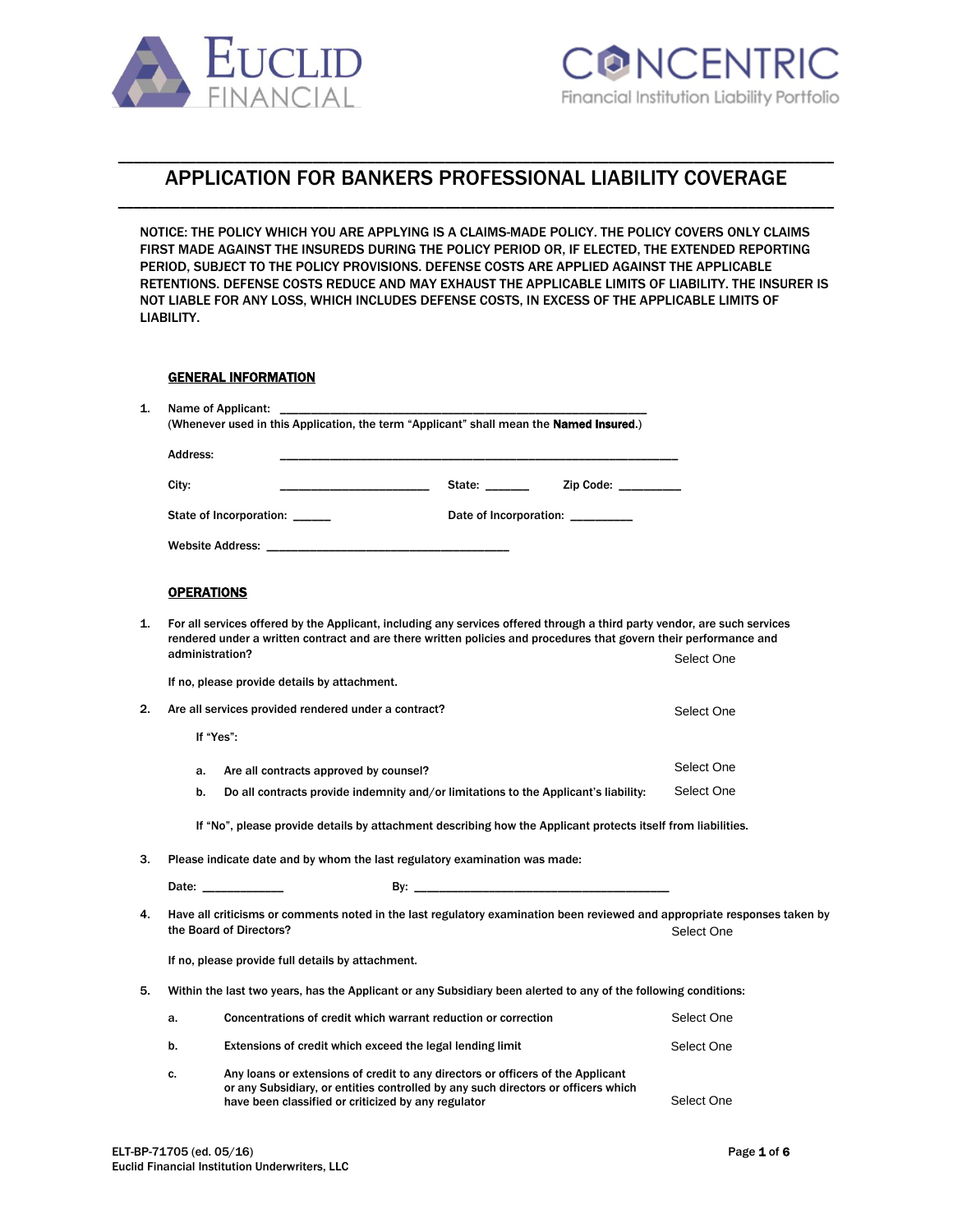



|    | d. | Significant violations of laws or regulations                                                                                                                                                                                   | Select One |  |  |  |
|----|----|---------------------------------------------------------------------------------------------------------------------------------------------------------------------------------------------------------------------------------|------------|--|--|--|
|    | е. | <b>Conflict of interest transactions</b>                                                                                                                                                                                        | Select One |  |  |  |
|    |    | If "Yes" to any of the above, please provide details by attachment.                                                                                                                                                             |            |  |  |  |
| 6. |    | Within the last five years, has the Applicant or any Subsidiary received a Cease and Desist Order or Memorandum of<br>Understanding from any regulator, or entered into any other type of written agreement with any regulator? |            |  |  |  |
|    |    |                                                                                                                                                                                                                                 | Select One |  |  |  |
|    |    | If yes, please provide details by attachment.                                                                                                                                                                                   |            |  |  |  |
| 7. |    | Does the Applicant have an Internal Audit Department?                                                                                                                                                                           | Select One |  |  |  |
| 8. |    | Does the Applicant have a Compliance Department?                                                                                                                                                                                | Select One |  |  |  |
| 9. |    | Does the Applicant provide loan servicing?                                                                                                                                                                                      | Select One |  |  |  |

If "Yes", please provide the following information regarding loan servicing activities:

|                                                        | Annual # of Loans<br>Serviced | <b>Total Value of Loans</b><br>Serviced | % Mortgage Loans | % Other Loans |
|--------------------------------------------------------|-------------------------------|-----------------------------------------|------------------|---------------|
| Loans originated by<br>Applicant                       |                               |                                         |                  |               |
| Loans serviced on behalf of<br>3 <sup>rd</sup> parties |                               |                                         |                  |               |

# TRUST DEPARTMENT OPERATIONS

Please complete this section only if Applicant provides Trust Services:

1. Please provide the following information regarding all accounts in the Trust Department:

|                             | # of<br><b>Accounts</b> | <b>Market Value of Assets</b><br>Managed | <b>Discretionary</b> | <b>Advisory</b> | <b>Custodial</b> |
|-----------------------------|-------------------------|------------------------------------------|----------------------|-----------------|------------------|
| <b>Individual Accounts,</b> |                         |                                          | %                    | %               | %                |
| <b>Trusts, Estates</b>      |                         |                                          |                      |                 |                  |
| <b>ERISA Accounts</b>       |                         |                                          | %                    | %               | %                |
|                             |                         |                                          |                      |                 |                  |
| <b>Corporate Trust</b>      |                         |                                          | %                    | %               | %                |
|                             |                         |                                          |                      |                 |                  |
| <b>Mutual Funds</b>         |                         |                                          | %                    | %               | %                |
|                             |                         |                                          |                      |                 |                  |
| <b>TOTAL</b>                |                         |                                          | %                    | %               | %                |
|                             |                         |                                          |                      |                 |                  |

#### 2. Account Size

| a. Asset value of largest Discretionary account     |  |
|-----------------------------------------------------|--|
| b. Asset value of largest non-Discretionary account |  |
| c. Asset value of largest Custodial account         |  |
| d. Average number of accounts handled per officer   |  |

#### 3. Please provide frequency and dates of the most recent internal, external and regulatory audits of Applicant's Trust Department:

|            | Frequency | <b>Audit Date</b> |
|------------|-----------|-------------------|
| Internal   |           |                   |
| External   |           |                   |
| Regulatory |           |                   |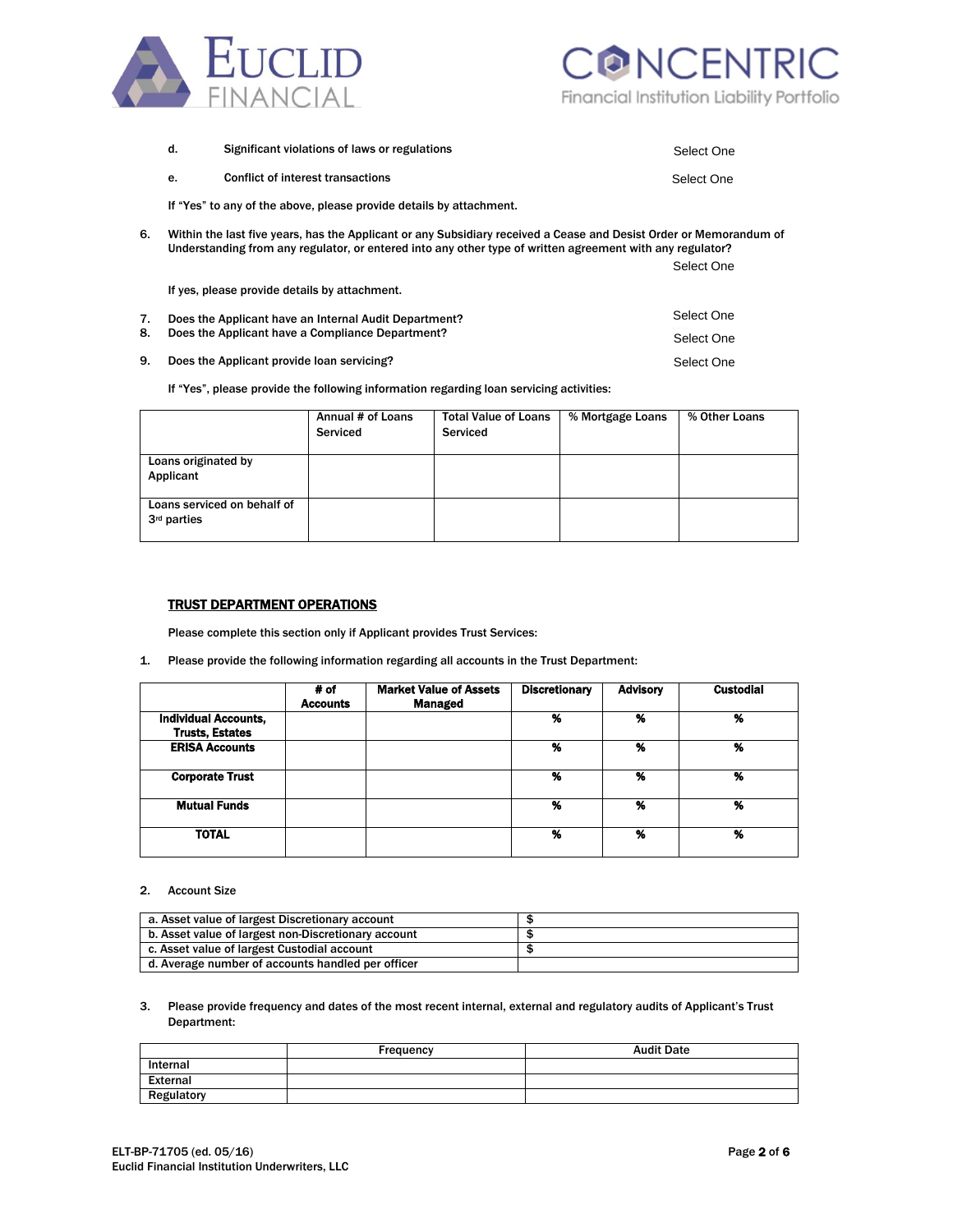



| 4. | Were any recommendations or criticisms made in the most recent audits and have all recommendations or criticisms been<br>corrected? | Select One               |  |
|----|-------------------------------------------------------------------------------------------------------------------------------------|--------------------------|--|
|    | If "No", please provide details by attachment.                                                                                      |                          |  |
| 5. | Does the Trust Department have an approved list of securities which can be recommended to its clients?                              |                          |  |
|    |                                                                                                                                     | Select One               |  |
|    | <b>LENDER LIABILITY COVERAGE</b>                                                                                                    |                          |  |
|    | Please complete this section only if the Applicant is requesting Lender Liability Coverage:                                         |                          |  |
| 1. | Please define the trade territory for the Applicant and all Subsidiaries:                                                           |                          |  |
| 2. | Does the Applicant or any Subsidiary make loans outside of the established trade territory? Select One                              |                          |  |
|    | If yes, please provide details by attachment.                                                                                       |                          |  |
| З. | Does the Applicant or any Subsidiary purchase loans in the secondary market?                                                        | Select One               |  |
| 4. | Quarterly ______ Annually _____<br>Loan reviews are conducted:<br>Monthly ____                                                      |                          |  |
|    |                                                                                                                                     |                          |  |
| 5. | Who conducts the loan review function? Employee:                                                                                    |                          |  |
|    | <b>External Firm:</b>                                                                                                               |                          |  |
| 6. | Is there a formal lending policy addressing all types of loans and leases in which the Applicant participates? Select One           |                          |  |
| 7. | Does the lending policy contain specific levels of lending authority or approval limits for individual officers and committees?     |                          |  |
| 8. | Does the Loan Policy prohibit a combination of lending limits among officers?                                                       | Select One<br>Select One |  |
| 9. | Is there a loan committee?                                                                                                          | Select One               |  |
|    | If no, please provide details of the loan review process by attachment.                                                             |                          |  |
|    |                                                                                                                                     |                          |  |
|    | 10. Are all agreements to extend credit made in writing?                                                                            | Select One               |  |
|    | 11. Please complete the lending amounts for any lending activity below conducted by the Applicant:                                  |                          |  |

| <b>Description</b>                                      | <b>Current Amount</b> |
|---------------------------------------------------------|-----------------------|
| Loan participations originated by third parties         |                       |
| Loan participations sold with recourse                  |                       |
| Construction lending for speculative buildings or homes |                       |
| Unsecured commercial loans                              |                       |
| Subprime lending                                        |                       |
| Payday lending                                          |                       |
| Origination and sale of loan securitizations            |                       |
| Dealer floor planning loans                             |                       |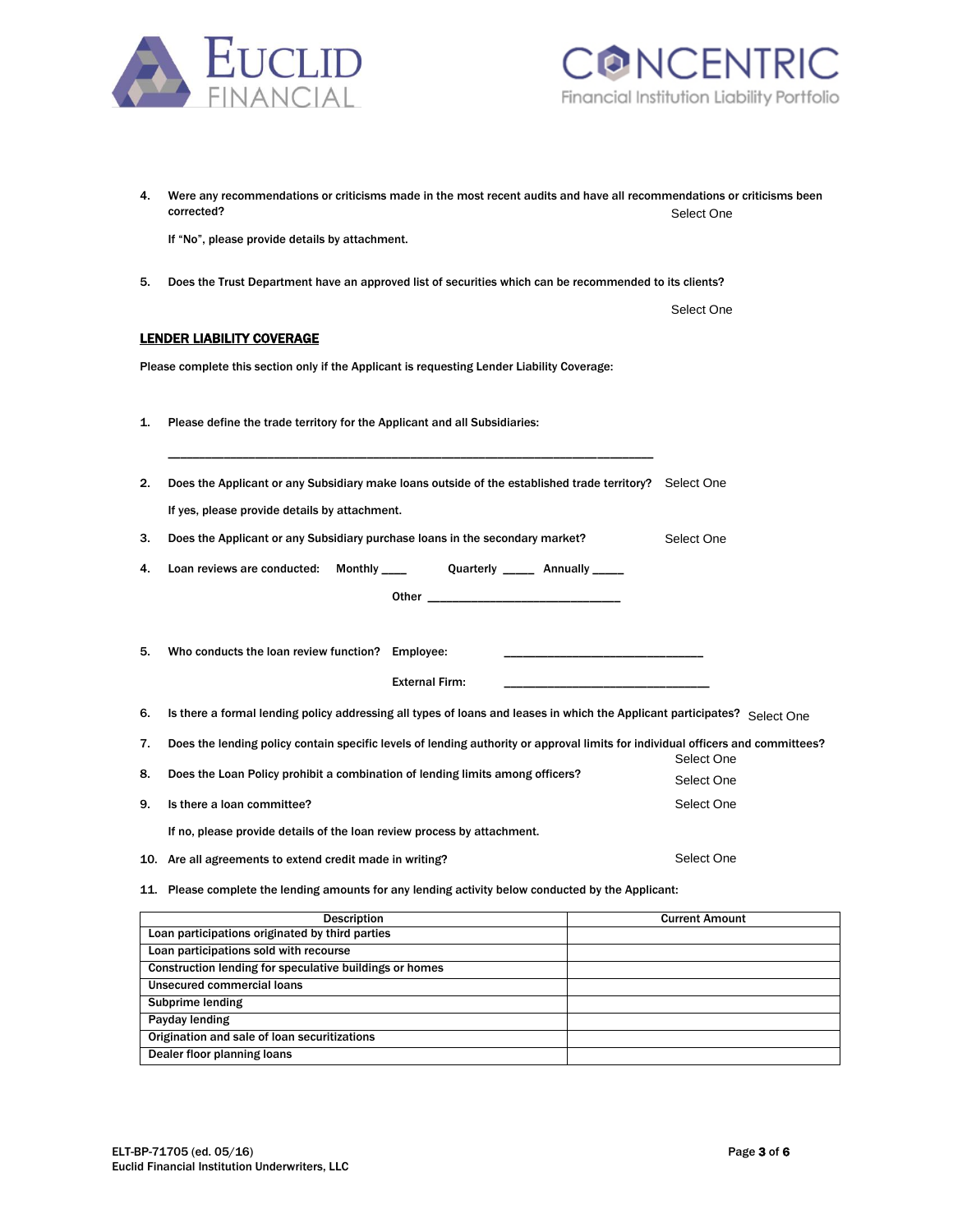



#### 12. Please provide the following information on insurance currently maintained by the Applicant:

| Coverage                                 | Insurer | Limit | Retention | Premium | <b>Policy Period</b> |
|------------------------------------------|---------|-------|-----------|---------|----------------------|
| <b>Bankers Professional</b><br>Liability |         |       |           |         |                      |

# LOSS/CLAIMS HISTORY

- 1. Has the Applicant, any of its Subsidiaries, or any person proposed for coverage been the subject of, named as a party, or involved in, any of the following during the past five years:
	- a. Anti-trust, copyright or patent litigation? Select One
	- b. Civil, criminal or administrative proceeding alleging violation of any federal or state securities laws?
	- Select One c. Any other civil action, administrative proceeding, formal or informal inquiry, investigative proceeding or alternative dispute resolution? Select One

If "Yes" to any of these questions, please attach complete details.

2. Have any claims such as would fall within the scope of the proposed insurance been made against any person(s) or entity(ies) proposed for this insurance? Select One

If "Yes", please attach complete details.

### PRIOR KNOWLEDGE

1. Does the Applicant or any individual or entity proposed for coverage have any knowledge of or information about any actual or alleged act, error, omission, fact or circumstance which may give rise to a claim that may fall within the scope of the proposed **insurance?** Sele Select One

If "Yes", please attach complete details.

WITHOUT PREJUDICE TO ANY OTHER RIGHTS OR REMEDIES OF THE INSURER, IT IS UNDERSTOOD AND AGREED THAT IF SUCH KNOWLEDGE OR INFORMATION EXISTS, ANY CLAIM ARISING THEREFROM IS EXCLUDED FROM THIS PROPOSED INSURANCE.

## ADDITIONAL INFORMATION

As part of this Application, please submit the following documents with respect to the Applicant:

Most recent audited financial statements including schedules and notes

NOTICE:

ANY PERSON WHO KNOWINGLY AND WITH INTENT TO DEFRAUD ANY INSURANCE COMPANY OR ANOTHER PERSON, FILES AN APPLICATION FOR INSURANCE CONTAINING ANY MATERIALLY FALSE INFORMATION OR CONCEALS FOR THE PURPOSE OF MISLEADING, INFORMATION CONCERNING ANY FACT MATERIAL THERETO, MAY BE GUILTY OF COMMITTING A FRAUDULENT INSURANCE ACT, WHICH IS A CRIME AND SUBJECTS THE PERSON TO CRIMINAL AND CIVIL PENALTIES.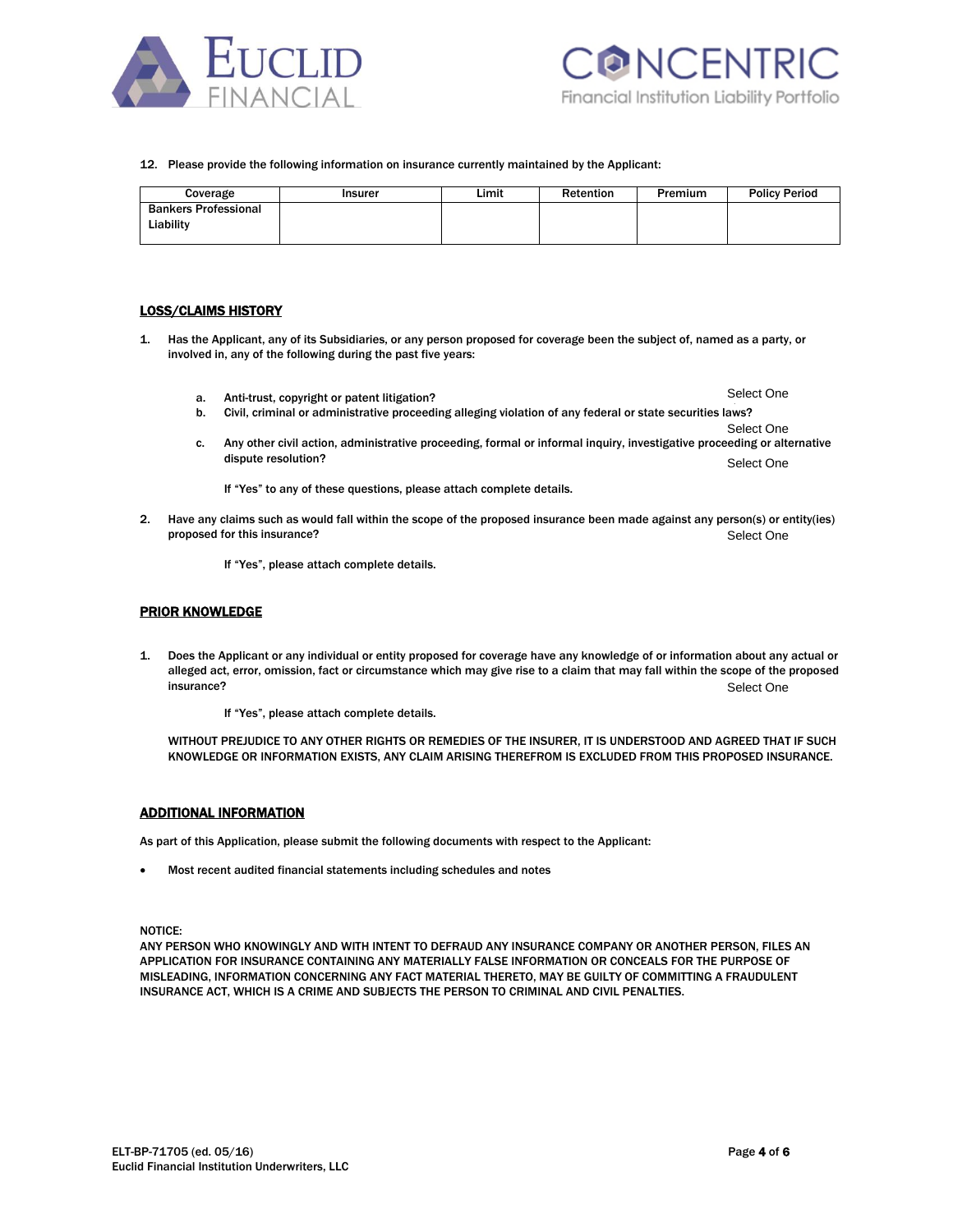



### APPLICANT FRAUD WARNINGS

ALABAMA, ARKANSAS, LOUISIANA, MARYLAND, NEW JERSEY, NEW MEXICO and VIRGINIA: Any person who knowingly presents a false or fraudulent claim for payment of a loss or benefit or knowingly presents false information in an Application for insurance is guilty of a crime. In Alabama, Arkansas, Louisiana and Maryland, that person may be subject to fines, imprisonment or both. In New Mexico, that person may be subject to civil fines and criminal penalties. In Virginia, penalties may include imprisonment, fines and denial of insurance benefits.

COLORADO: It is unlawful to knowingly provide false, incomplete or misleading facts or information to an insurance company for the purpose of defrauding or attempting to defraud the company. Penalties may include imprisonment, fines, denial of insurance and civil damages. Any insurance company or agent of an insurance company who knowingly provides false, incomplete, or misleading facts or information to a policyholder or claimant for the purpose of defrauding or attempting to defraud the policyholder or claimant with regard to a settlement or award payable from insurance proceeds shall be reported to the Colorado Division of Insurance within the Department of Regulatory Agencies.

DISTRICT OF COLUMBIA, KENTUCKY and PENNSYLVANIA: Any person who knowingly and with intent to defraud any insurance company or other person files an Application for insurance or statement of claim containing materially false information or conceals for the purpose of misleading, information concerning any fact material thereto, commits a fraudulent insurance act, which is a crime. In District of Columbia, penalties include imprisonment and/or fines. In addition, the Insurer may deny insurance benefits if the Applicant provides false information materially related to a claim. In Pennsylvania, the person may also be subject to criminal and civil penalties.

FLORIDA and OKLAHOMA: Any person who knowingly and with intent to injure, defraud or deceive the Insurer, files a statement of claim or an Application containing any false, incomplete or misleading information is guilty of a felony. In Florida it is a felony to the third degree.

KANSAS: An act committed by any person who, knowingly and with intent to defraud, presents, causes to be presented or prepares with knowledge or belief that it will be presented to or by an Insurer, purported Insurer, broker or any agent thereof, any written statement as part of, or in support of, an application for the issuance of, or the rating of an insurance policy for personal or commercial insurance, or a claim for payment or other benefit pursuant to an insurance policy for personal or commercial insurance which such person knows to contain materially false information concerning any fact material thereto; or conceals, for the purpose of misleading, information concerning any fact material thereto is considered a crime.

MAINE: It is a crime to knowingly provide false, incomplete or misleading information to an insurance company for the purpose of defrauding the company. Penalties may include imprisonment, fines or denial of insurance benefits.

OHIO: Any person who, with intent to defraud or knowing that he is facilitating a fraud against the Insurer, submits an Application or files a claim containing a false or deceptive statement is guilty of insurance fraud.

OREGON: Any person who knowingly presents a false or fraudulent claim for payment of a loss or benefit or knowingly presents false information in an application for insurance may be guilty of a crime and may be subject to fines and confinement in prison.

TENNESSEE and WASHINGTON: It is a crime to knowingly provide false, incomplete or misleading information to an insurance company for the purpose of defrauding the company. Penalties may include imprisonment, fines and/or denial of insurance benefits.

THE SIGNATORY, AS AUTHORIZED AGENT OF ALL INDIVIDUALS AND ENTITIES PROPOSED FOR THIS INSURANCE, REPRESENTS THAT, TO THE BEST OF HIS/HER KNOWLEDGE AND BELIEF, AFTER REASONABLE INQUIRY, THE STATEMENTS IN THIS APPLICATION AND ANY ATTACHMENTS OR INFORMATION SUBMITTED WITH THIS APPLICATION (TOGETHER REFERRED TO AS THE "APPLICATION") ARE TRUE AND COMPLETE.

THE INFORMATION IN THIS APPLICATION IS MATERIAL TO THE RISK ACCEPTED BY THE UNDERWRITER. IF A POLICY IS ISSUED IT WILL BE IN RELIANCE BY THE UNDERWRITER UPON THE APPLICATION, AND THE APPLICATION WILL BE THE BASIS OF THE CONTRACT. THE INFORMATION CONTAINED IN AND SUBMITTED WITH THIS APPLICATION IS ON FILE WITH THE UNDERWRITER AND, ALONG WITH THE APPLICATION, WILL BE CONSIDERED PHYSICALLY ATTACHED TO, PART OF, AND INCORPORATED INTO THE POLICY, IF ISSUED. THE UNDERWRITER IS AUTHORIZED TO MAKE ANY INQUIRY IN CONNECTION WITH THIS APPLICATION. THE UNDERWRITER'S ACCEPTANCE OF THIS APPLICATION OR THE MAKING OF ANY SUBSEQUENT INQUIRY DOES NOT BIND THE APPLICANT OR THE UNDERWRITER TO COMPLETE THE INSURANCE OR ISSUE A POLICY.